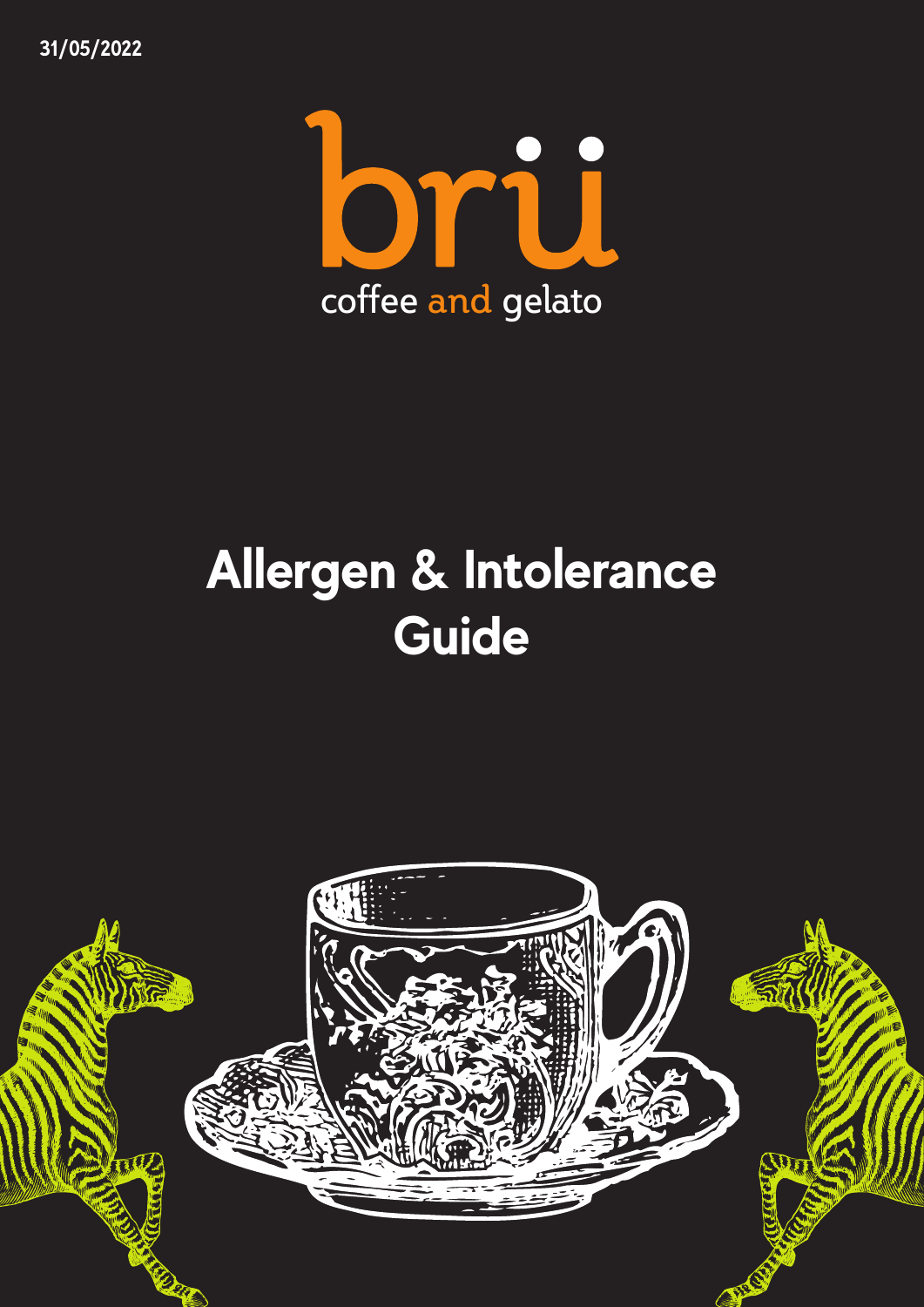## Allergen & Intolerance Guide

if item has a tick  $\sqrt{ }$ , this means the product contains it.

|                                                        | <b>Allergens</b> |              |                 |              |      |       |                              |                 |         |              |              |                        |                         |                    |
|--------------------------------------------------------|------------------|--------------|-----------------|--------------|------|-------|------------------------------|-----------------|---------|--------------|--------------|------------------------|-------------------------|--------------------|
| Product                                                | Celery           | Gluten       | Crust-<br>ceans | <b>Eggs</b>  | Fish | Lupin | Milk                         | <b>Molluscs</b> | Musturd | <b>Nuts</b>  | Peanuts      | Sesame<br><b>Seeds</b> | Soya                    | Sulphur<br>Dioxide |
| <b>Hot Drinks</b>                                      |                  |              |                 |              |      |       |                              |                 |         |              |              |                        |                         |                    |
| Macchiato                                              |                  |              |                 |              |      |       | $\checkmark$                 |                 |         |              |              |                        |                         |                    |
| Latte                                                  |                  |              |                 |              |      |       | $\checkmark$                 |                 |         |              |              |                        |                         |                    |
| Cappucinno                                             |                  |              |                 |              |      |       | $\checkmark$                 |                 |         |              |              |                        |                         |                    |
| <b>Flat White</b>                                      |                  |              |                 |              |      |       | $\checkmark$                 |                 |         |              |              |                        |                         |                    |
| <b>Hot Chocolate</b>                                   |                  |              |                 |              |      |       | $\checkmark$                 |                 |         |              |              |                        | $\checkmark$            |                    |
| <b>White Hot Chocolate</b>                             |                  |              |                 |              |      |       | $\checkmark$                 |                 |         | $\checkmark$ |              |                        | $\checkmark$            |                    |
| Mocha/White Mocha                                      |                  |              |                 |              |      |       | $\checkmark$                 |                 |         |              |              |                        | $\checkmark$            |                    |
| Chai Latte                                             |                  |              |                 |              |      |       | $\checkmark$                 |                 |         |              |              |                        |                         |                    |
| <b>Spanish Latte</b>                                   |                  |              |                 |              |      |       | $\checkmark$                 |                 |         |              |              |                        |                         |                    |
| <b>Spanish Rose Latte</b>                              |                  |              |                 |              |      |       | $\checkmark$                 |                 |         |              |              |                        |                         |                    |
| Oww Cacoa                                              |                  |              |                 |              |      |       |                              |                 |         |              |              |                        | $\checkmark$            |                    |
| Matcha                                                 |                  |              |                 |              |      |       |                              |                 |         |              |              |                        | $\checkmark$            |                    |
| Kiddicinno                                             |                  |              |                 |              |      |       | $\checkmark$                 |                 |         |              |              |                        | $\checkmark$            |                    |
| Kiddichoc                                              |                  |              |                 |              |      |       | $\checkmark$                 |                 |         |              |              |                        | $\overline{\mathbf{v}}$ |                    |
| <b>Iced Coffee</b>                                     |                  |              |                 |              |      |       |                              |                 |         |              |              |                        |                         |                    |
| <b>Iced Latte</b>                                      |                  |              |                 |              |      |       | $\checkmark$                 |                 |         |              |              |                        |                         |                    |
| <b>Iced Cappuccino</b>                                 |                  |              |                 |              |      |       | $\checkmark$                 |                 |         |              |              |                        |                         |                    |
| <b>Flavoured Iced Latte</b><br>(See Flavours in Other) |                  |              |                 |              |      |       | $\checkmark$                 |                 |         |              |              |                        |                         |                    |
| Frappe                                                 |                  |              |                 |              |      |       |                              |                 |         |              |              |                        |                         |                    |
| <b>Classic Frappe</b>                                  |                  |              |                 |              |      |       | $\checkmark$                 |                 |         |              |              |                        |                         |                    |
| <b>Flavoured Frappe</b>                                |                  |              |                 |              |      |       | $\checkmark$                 |                 |         |              |              |                        |                         |                    |
| Flavoured Frappe (Hazelnut) +(Toffeenut)               |                  |              |                 |              |      |       | $\checkmark$                 |                 |         | $\checkmark$ |              |                        |                         |                    |
| <b>Shakes</b>                                          |                  |              |                 |              |      |       |                              |                 |         |              |              |                        |                         |                    |
| <b>Strawbella</b>                                      |                  |              |                 |              |      |       |                              |                 |         |              |              |                        |                         |                    |
| Oreo Crush                                             |                  | $\checkmark$ |                 | $\checkmark$ |      |       | $\checkmark$                 |                 |         | $\checkmark$ | $\checkmark$ |                        |                         |                    |
| <b>Biscoff Bomb</b>                                    |                  | $\checkmark$ |                 |              |      |       | $\checkmark$                 |                 |         |              |              |                        |                         |                    |
| <b>Iced White Mocha</b>                                |                  | $\checkmark$ |                 |              |      |       | $\checkmark$                 |                 |         |              |              |                        |                         |                    |
| Raspberry Ripple                                       |                  |              |                 |              |      |       | $\checkmark$                 |                 |         |              |              |                        |                         |                    |
| <b>Bubbly Swirl</b>                                    |                  |              |                 |              |      |       | $\checkmark$<br>$\checkmark$ |                 |         |              |              |                        |                         |                    |
| The Vegan                                              |                  | $\checkmark$ |                 |              |      |       |                              |                 |         | $\checkmark$ | $\checkmark$ |                        | $\checkmark$            |                    |
|                                                        |                  |              |                 |              |      |       |                              |                 |         |              |              |                        |                         |                    |
| Pastries                                               |                  |              |                 |              |      |       |                              |                 |         |              |              |                        |                         |                    |
| Croissant                                              |                  | $\checkmark$ |                 | $\checkmark$ |      |       | $\checkmark$                 |                 |         |              |              |                        | $\checkmark$            |                    |
| <b>Almond Croissant</b>                                |                  | $\checkmark$ |                 | $\checkmark$ |      |       | $\checkmark$                 |                 |         | $\checkmark$ |              |                        | $\checkmark$            |                    |
| Pain au Chocolate                                      |                  | $\checkmark$ |                 | $\checkmark$ |      |       | $\checkmark$                 |                 |         | $\checkmark$ |              |                        | $\checkmark$            |                    |
| <b>Chocolate Twist</b>                                 |                  | $\checkmark$ |                 | $\checkmark$ |      |       | $\checkmark$                 |                 |         | $\checkmark$ |              |                        | $\checkmark$            |                    |
| <b>Almond Croquant</b>                                 |                  | $\checkmark$ |                 | $\checkmark$ |      |       | $\checkmark$                 |                 |         | $\checkmark$ |              |                        | $\checkmark$            |                    |
| <b>Cherry Croquant</b>                                 |                  | $\checkmark$ |                 | $\checkmark$ |      |       | $\checkmark$                 |                 |         | $\checkmark$ |              |                        | $\checkmark$            |                    |
| <b>Danish Pastry</b>                                   |                  | $\checkmark$ |                 | $\checkmark$ |      |       | $\checkmark$                 |                 |         | $\checkmark$ |              |                        | $\checkmark$            |                    |
| Porridge                                               |                  |              |                 |              |      |       |                              |                 |         |              |              |                        |                         |                    |
| Porridge with Honey<br>$P_1$ (1) (1) $M_1 + 1$         |                  | $\checkmark$ |                 |              |      |       | $\checkmark$                 |                 |         |              |              |                        | $\checkmark$            |                    |

| Porridge with Nutella     | J         |  |  |  |           |  |  |  |  |  |  |  |  |  |
|---------------------------|-----------|--|--|--|-----------|--|--|--|--|--|--|--|--|--|
| <b>Very Berry</b>         | $\cdot$   |  |  |  |           |  |  |  |  |  |  |  |  |  |
| <b>Breakfast Toasts</b>   |           |  |  |  |           |  |  |  |  |  |  |  |  |  |
| Toast with butter         | 67        |  |  |  | $\bullet$ |  |  |  |  |  |  |  |  |  |
| Toast with honey          | ٠Z        |  |  |  |           |  |  |  |  |  |  |  |  |  |
| Toast with maramalde      | $\bullet$ |  |  |  |           |  |  |  |  |  |  |  |  |  |
| Toast with Strawberry jam | ٠.        |  |  |  |           |  |  |  |  |  |  |  |  |  |
| <b>Toast with Nutella</b> | ٠.        |  |  |  |           |  |  |  |  |  |  |  |  |  |
| <b>Toast with Biscoff</b> | ٠.        |  |  |  |           |  |  |  |  |  |  |  |  |  |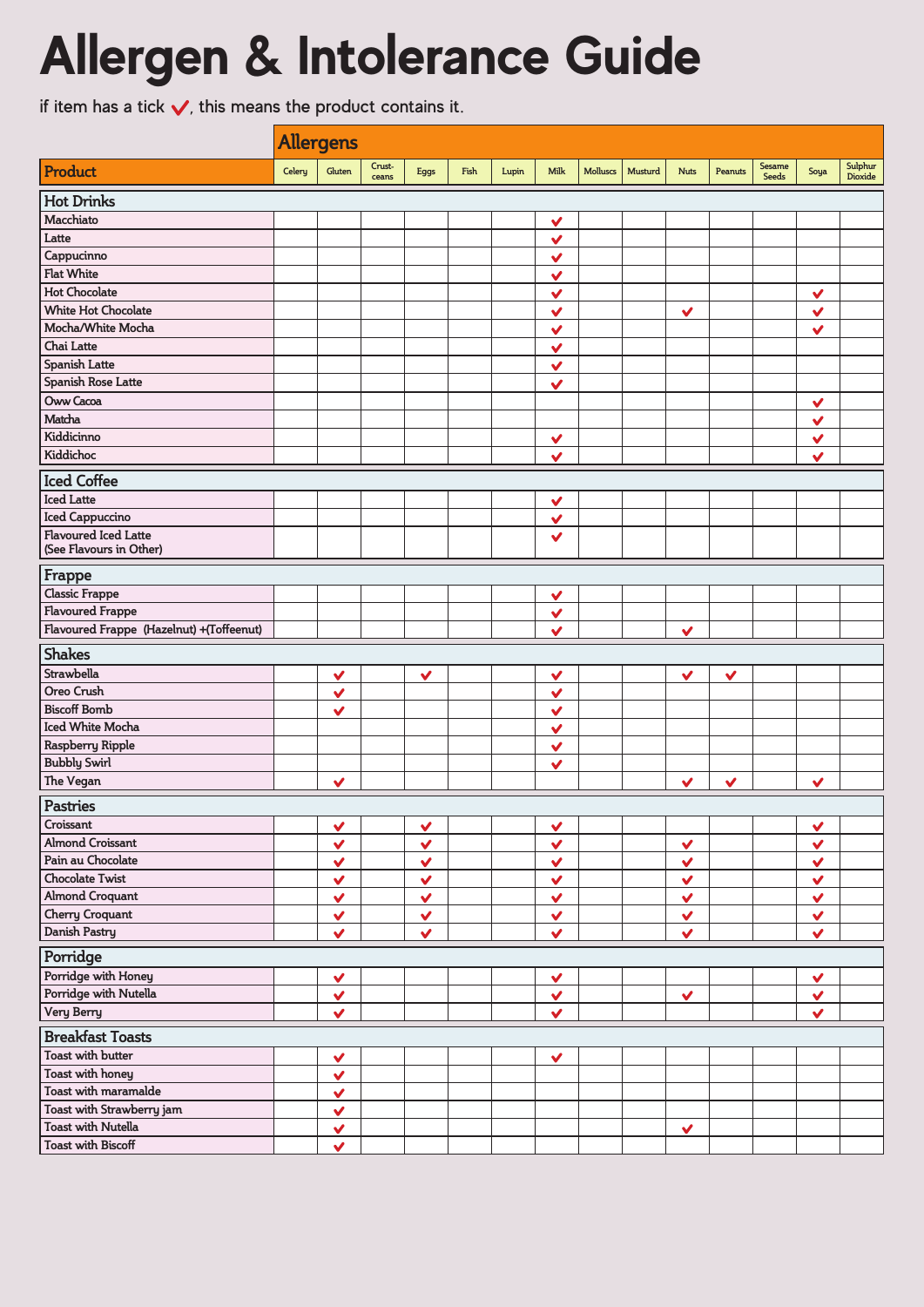|                               | <b>Allergens</b> |              |                 |              |              |       |              |                 |              |             |         |                        |              |                    |
|-------------------------------|------------------|--------------|-----------------|--------------|--------------|-------|--------------|-----------------|--------------|-------------|---------|------------------------|--------------|--------------------|
| Product                       | Celery           | Gluten       | Crust-<br>ceans | Eggs         | Fish         | Lupin | Milk         | <b>Molluscs</b> | Musturd      | <b>Nuts</b> | Peanuts | Sesame<br><b>Seeds</b> | Soya         | Sulphur<br>Dioxide |
| <b>Grilled Cheese</b>         |                  |              |                 |              |              |       |              |                 |              |             |         |                        |              |                    |
| <b>Classic Cheese</b>         |                  | $\checkmark$ |                 |              |              |       | $\checkmark$ |                 |              |             |         |                        |              |                    |
| <b>Italian Stallion</b>       |                  | $\checkmark$ |                 |              |              |       | $\checkmark$ |                 |              |             |         |                        |              |                    |
| Texas BBQ Chicken             | $\checkmark$     | $\checkmark$ |                 |              |              |       | $\checkmark$ |                 | $\checkmark$ |             |         |                        | $\checkmark$ |                    |
| Cajun Tuna Melt               |                  | $\checkmark$ |                 | $\checkmark$ | $\checkmark$ |       | $\checkmark$ |                 |              |             |         | $\checkmark$           |              |                    |
| <b>Bagels</b>                 |                  |              |                 |              |              |       |              |                 |              |             |         |                        |              |                    |
| Little Italy                  |                  | $\checkmark$ |                 |              |              |       | $\checkmark$ |                 |              |             |         | $\checkmark$           |              |                    |
| <b>Egg And Cheese</b>         |                  | $\checkmark$ |                 | $\checkmark$ |              |       | $\checkmark$ |                 |              |             |         | $\checkmark$           |              |                    |
| Egg, Cheese And Turkey Rasher | $\checkmark$     | $\checkmark$ |                 | $\checkmark$ |              |       | $\checkmark$ |                 | $\checkmark$ |             |         | $\checkmark$           | $\checkmark$ |                    |
| <b>Hunters Chicken</b>        | $\checkmark$     | $\checkmark$ |                 |              |              |       | $\checkmark$ |                 | $\checkmark$ |             |         | $\checkmark$           | $\checkmark$ |                    |
| Cajun Tuna                    |                  | $\checkmark$ |                 | $\checkmark$ | $\checkmark$ |       | $\checkmark$ |                 |              |             |         | $\checkmark$           |              |                    |
| <b>Food Bowls</b>             |                  |              |                 |              |              |       |              |                 |              |             |         |                        |              |                    |
| <b>Oriental Express</b>       |                  | $\checkmark$ |                 |              |              |       |              |                 |              |             |         | $\checkmark$           | $\checkmark$ |                    |
| <b>Falafal Bowl</b>           |                  | $\checkmark$ |                 |              |              |       |              |                 |              |             |         | $\checkmark$           | $\checkmark$ |                    |
| Guaca-bowl                    |                  | $\checkmark$ |                 |              |              |       |              |                 |              |             |         | $\checkmark$           | $\checkmark$ |                    |
| <b>Salted Caramel Chicken</b> |                  | $\checkmark$ |                 |              |              |       |              |                 |              |             |         | $\checkmark$           | $\checkmark$ |                    |
| <b>Ready to Eat Rolls</b>     |                  |              |                 |              |              |       |              |                 |              |             |         |                        |              |                    |
| <b>BBQ</b> Jerk Roll          |                  | $\checkmark$ |                 |              |              |       | $\checkmark$ |                 |              |             |         | $\checkmark$           |              |                    |
| Cajun Tuna Roll               |                  | $\checkmark$ |                 |              | $\checkmark$ |       | $\checkmark$ |                 |              |             |         | $\checkmark$           |              |                    |
| Guaca-Roll                    |                  | $\checkmark$ |                 | $\checkmark$ |              |       | $\checkmark$ |                 | $\checkmark$ |             |         | $\checkmark$           | $\checkmark$ |                    |

## **Allergen & Intolerance Guide**

If item has a tick  $\sqrt{}$ , this means the product contains it.

|                                                            | <b>Allergens</b> |              |                 |              |      |       |              |                 |         |              |                |                               |              |                    |
|------------------------------------------------------------|------------------|--------------|-----------------|--------------|------|-------|--------------|-----------------|---------|--------------|----------------|-------------------------------|--------------|--------------------|
| Product                                                    | Celery           | Gluten       | Crust-<br>ceans | <b>Eggs</b>  | Fish | Lupin | Milk         | <b>Molluscs</b> | Musturd | <b>Nuts</b>  | <b>Peanuts</b> | <b>Sesame</b><br><b>Seeds</b> | Soya         | Sulphur<br>Dioxide |
| <b>Cakes/Biscuits</b>                                      |                  |              |                 |              |      |       |              |                 |         |              |                |                               |              |                    |
| <b>Salted Caramel Sensation</b>                            |                  | $\checkmark$ |                 | $\checkmark$ |      |       | $\checkmark$ |                 |         |              |                |                               | $\checkmark$ |                    |
| Lemon Daze Layer Cake                                      |                  | $\checkmark$ |                 | $\checkmark$ |      |       | $\checkmark$ |                 |         |              |                |                               | $\checkmark$ |                    |
| <b>Cherry Mirror Slice</b>                                 |                  | $\checkmark$ |                 | $\checkmark$ |      |       | $\checkmark$ |                 |         | $\checkmark$ | $\checkmark$   |                               |              |                    |
| <b>Coffee and Walnut Cake</b>                              |                  | $\checkmark$ |                 | $\checkmark$ |      |       | $\checkmark$ |                 |         | $\vee$       | $\checkmark$   |                               | $\checkmark$ |                    |
| <b>Belgian Chocolate Fudgecake</b>                         |                  | $\checkmark$ |                 | $\checkmark$ |      |       | $\checkmark$ |                 |         |              |                |                               | $\checkmark$ |                    |
| Grandma's Victoria Sponge                                  |                  | $\checkmark$ |                 | $\checkmark$ |      |       | $\checkmark$ |                 |         |              |                |                               |              |                    |
| <b>Luxury Carrot Cake</b>                                  |                  | $\checkmark$ |                 | $\checkmark$ |      |       | $\checkmark$ |                 |         | $\checkmark$ | $\checkmark$   |                               |              |                    |
| <b>Blueberry Muffin Cake</b>                               |                  | $\checkmark$ |                 | $\checkmark$ |      |       | $\checkmark$ |                 |         | $\checkmark$ |                |                               | $\checkmark$ |                    |
| <b>Millionaires Cake</b>                                   |                  | $\checkmark$ |                 | $\checkmark$ |      |       | $\checkmark$ |                 |         | $\checkmark$ |                |                               | $\checkmark$ |                    |
| <b>Chocolate Log Cake</b>                                  |                  | $\checkmark$ |                 | $\checkmark$ |      |       | $\checkmark$ |                 |         | $\checkmark$ |                | $\checkmark$                  | $\checkmark$ |                    |
| <b>Sticky Toffee Pudding</b>                               |                  | $\checkmark$ |                 | $\vee$       |      |       | $\checkmark$ |                 |         |              |                |                               | $\checkmark$ |                    |
| Fruit and Nut Granola bar                                  |                  | $\checkmark$ |                 |              |      |       | $\checkmark$ |                 |         |              |                |                               | $\checkmark$ | $\checkmark$       |
| <b>Iced Bakewell Slice</b>                                 |                  | $\checkmark$ |                 |              |      |       |              |                 |         | $\checkmark$ | $\checkmark$   |                               |              | $\checkmark$       |
| Dark Chocolate Brownie                                     |                  | $\checkmark$ |                 | $\checkmark$ |      |       | $\checkmark$ |                 |         |              |                |                               | $\checkmark$ |                    |
| <b>Caramel Shortcake</b>                                   |                  | $\checkmark$ |                 |              |      |       | $\checkmark$ |                 |         |              |                |                               | $\checkmark$ |                    |
| <b>Peanut and Salted Caramel Slice</b>                     |                  | $\checkmark$ |                 |              |      |       | $\checkmark$ |                 |         | $\checkmark$ | $\checkmark$   |                               |              |                    |
| Margarita Brownie (Vegan, GF)                              |                  |              |                 |              |      |       |              |                 |         | $\checkmark$ |                |                               |              |                    |
| Ginger and Mango Cake (Vegan, GF)                          |                  |              |                 |              |      |       |              |                 |         | $\checkmark$ |                |                               |              |                    |
| <b>Apple Caramel Cobbler</b>                               |                  | $\checkmark$ |                 | $\checkmark$ |      |       | $\checkmark$ |                 |         |              |                |                               |              |                    |
| Chocolate and Raspberry Truffle (GF)                       |                  |              |                 |              |      |       | $\checkmark$ |                 |         |              |                |                               | $\checkmark$ |                    |
| <b>Individual Chocolate Orange Truffle</b><br>(Vegan) (GF) |                  |              |                 |              |      |       |              |                 |         |              |                |                               | $\checkmark$ |                    |
| <b>Honey Cake Walnuts</b>                                  |                  | $\checkmark$ |                 | $\checkmark$ |      |       | $\checkmark$ |                 |         | $\checkmark$ |                |                               |              |                    |
| <b>Honey Cake Cocoa</b>                                    |                  | $\checkmark$ |                 | $\checkmark$ |      |       | $\checkmark$ |                 |         | $\checkmark$ |                |                               | $\checkmark$ |                    |